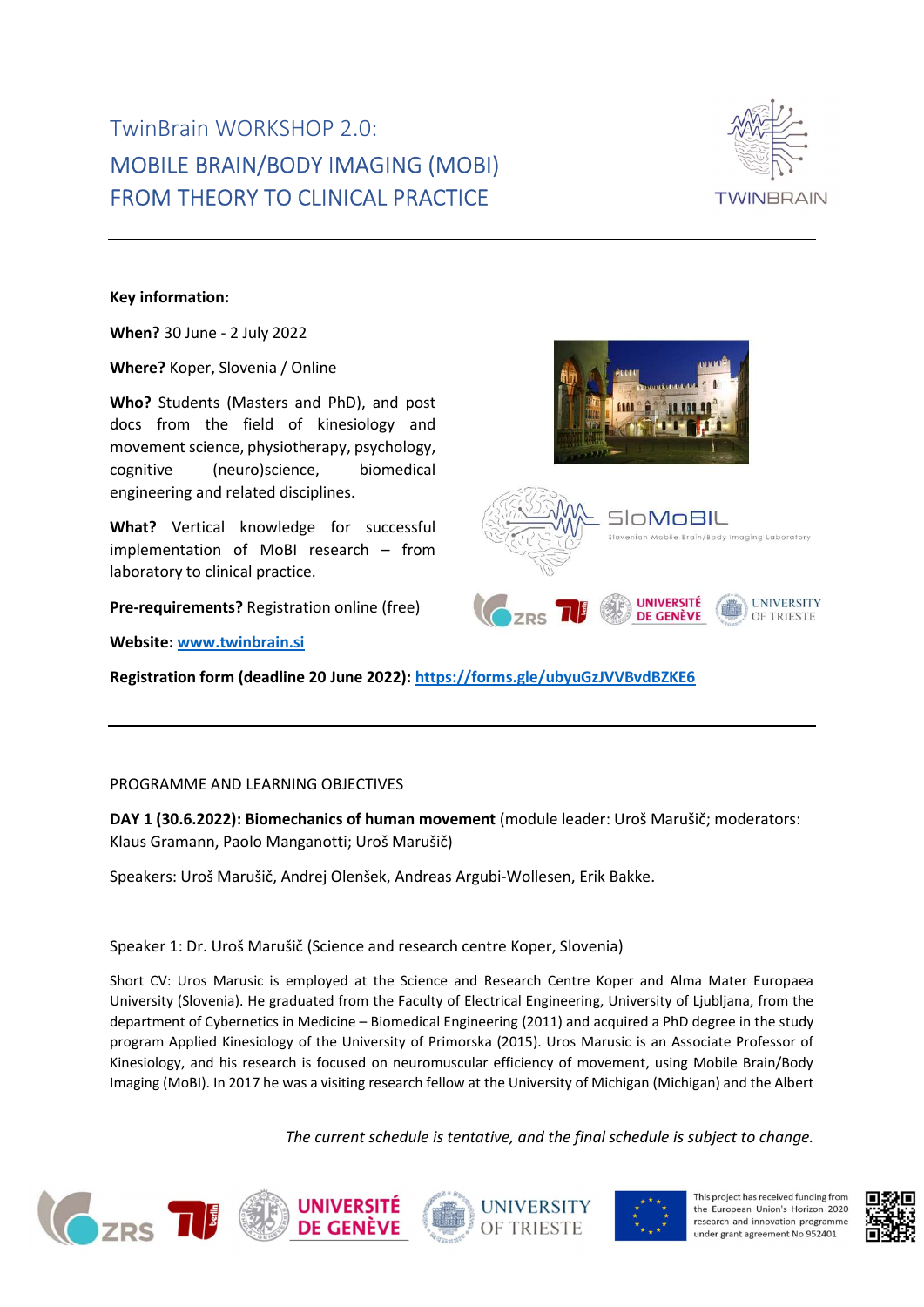Einstein College of Medicine (NYC). In 2018 he returned as research fellow at the University of Michigan's Functional Neuroimaging, Cognitive and Mobility Laboratory (dr. Nicolaas Bohnen). Since November 2020, he has been leading the international Horizon 2020 project entitled TwinBrain (TWINning the BRAIN with machine learning for neuro-muscular efficiency), worth €0.9 million, funded by the European Commission (ID 952401).

# Title: Mobile Brain/Body Imaging (MoBI) from theory to clinical practice

Learning goals: In this introductory lecture will demonstrate the necessity to link biomechanics and neurophysiology to be able to holistically understand the human locomotion. Examples from normal as well as pathological gait will be provided with recent applications of MoBI technology in the clinical settings.

# Speaker 2: Dr. Andrej Olenšek (University Rehabilitation Institute, Republic of Slovenia)

Short CV: Andrej Olenšek received the B.Sc. and Ph.D. degrees in electrical engineering from the University of Ljubljana, Slovenia, in 2003 and 2008, respectively. He is currently a Research Associate in the Research and Development Unit at the University Rehabilitation Institute, Ljubljana, Slovenia. He is also an assistant professor at the Faculty of Health Sciences, University of Ljubljana, Slovenia. His research interests include human motion analysis and synthesis, gait biomechanics, rehabilitation robotics and human–robot interaction.

# Title 1: Biomechanics of human gait

# Title 2: Clinical gait analysis – case studies

Learning goals: In this lecture we are going to focus on elementary mechanisms of human gait. We are going to present the main components of 3D gait analysis and the available instrumentation to measure each component and explain how typical 3D gait measurement is carried out in gait lab. Further we are going to show how 3D gait data are analysed and presented to support decision making process in clinical practice. We are going to consider situations in which gait analysis would typically by considered as an analysis tool. Finally, we are going to demonstrate the application of basic concepts of gait analysis in selected clinical cases.

## Speaker 3: Dr. Andreas Argubi-Wollesen (exoIQ GmbH, Hamburg, Germany)

Short CV: Dr. Andreas Argubi-Wollesen studied Human Movement Science in Hamburg, Germany. He specialized in gait analysis and the biomechanical analysis of industrial working tasks using 3D-kinematics, EMG and various other methods. Since 2015 he works in the field of developing occupational exoskeletons and the biomechanical analysis of their use. He currently serves as a biomechanical researcher at the R&D department of exoIQ GmBH, a leading developer of active occupational exoskeletons.

## Title: Kinematic analysis of repetitive movements

Learning goals:

- The role of occupational exoskeletons in working environments
- Biomechanical analysis of exoskeletons in workplace scenarios









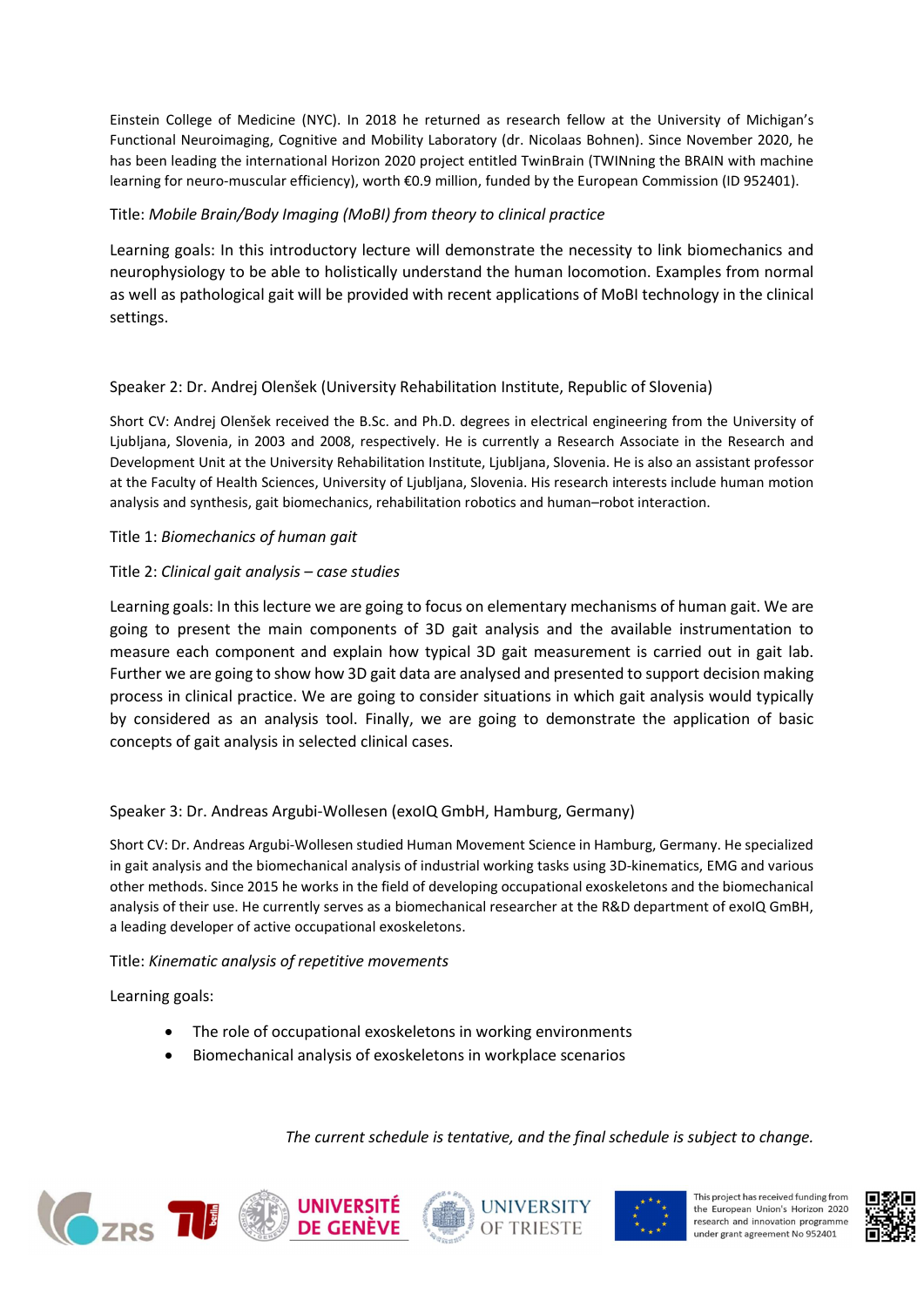- The combination of kinematics, electromyography and posturometry in biomechanical analysis
- Data extraction of cyclic motions using Matlab
- Search for statistical differences in kinematic trajectories and corresponding muscular activities using statistical parametric mapping

Speaker 4: Erik Bakke (Motion shadow – industry partner, Washington, USA)

Short CV:

BS, Computer Science - University of Wisconsin, 2000

CG TA, Industrial Light and Magic, 2000-2002

Co-Founder, Motion Workshop 2005-Present

# Title: Whole-body kinematics: recording and real time presentations

Learning goals:

- overview of the Shadow system
- Shadow app for streaming and recording
- Record a simple take
- Load the take in Mokka and show plots
- Load the take in Matlab and plot data (position, joint angle)
- Load the take in Python and use matplotlib to plot data

DAY 2 (1.7.2022): Muscle-brain crosstalk (module leader: Miloš Kalc; moderators: Aleš Holobar, Alessandro Del Vecchio, Miloš Kalc)

Speakers: Aleš Holobar, Alessandro Del Vecchio, OT Bioelettronica (industry partner)

# Speaker 1: Prof. Aleš Holobar, PhD:

CV: Aleš Holobar Ph.D. is a Full Professor at the Faculty of Electrical Engineering and Computer Science (FEECS), University of Maribor (UM). His main research interests include statistical signal processing, compound signal decomposition, identification of multidimensional systems and biomedical imaging with current activities focused on surface electromyography and biomedical signal processing.

Title: What can we learn from surface electromyograms and neural codes?

Learning goals: Workshop will focus on analysis of high-density surface EMG signals, their quality check and preconditioning and their decomposition to contributions of individual motor units. The challenges









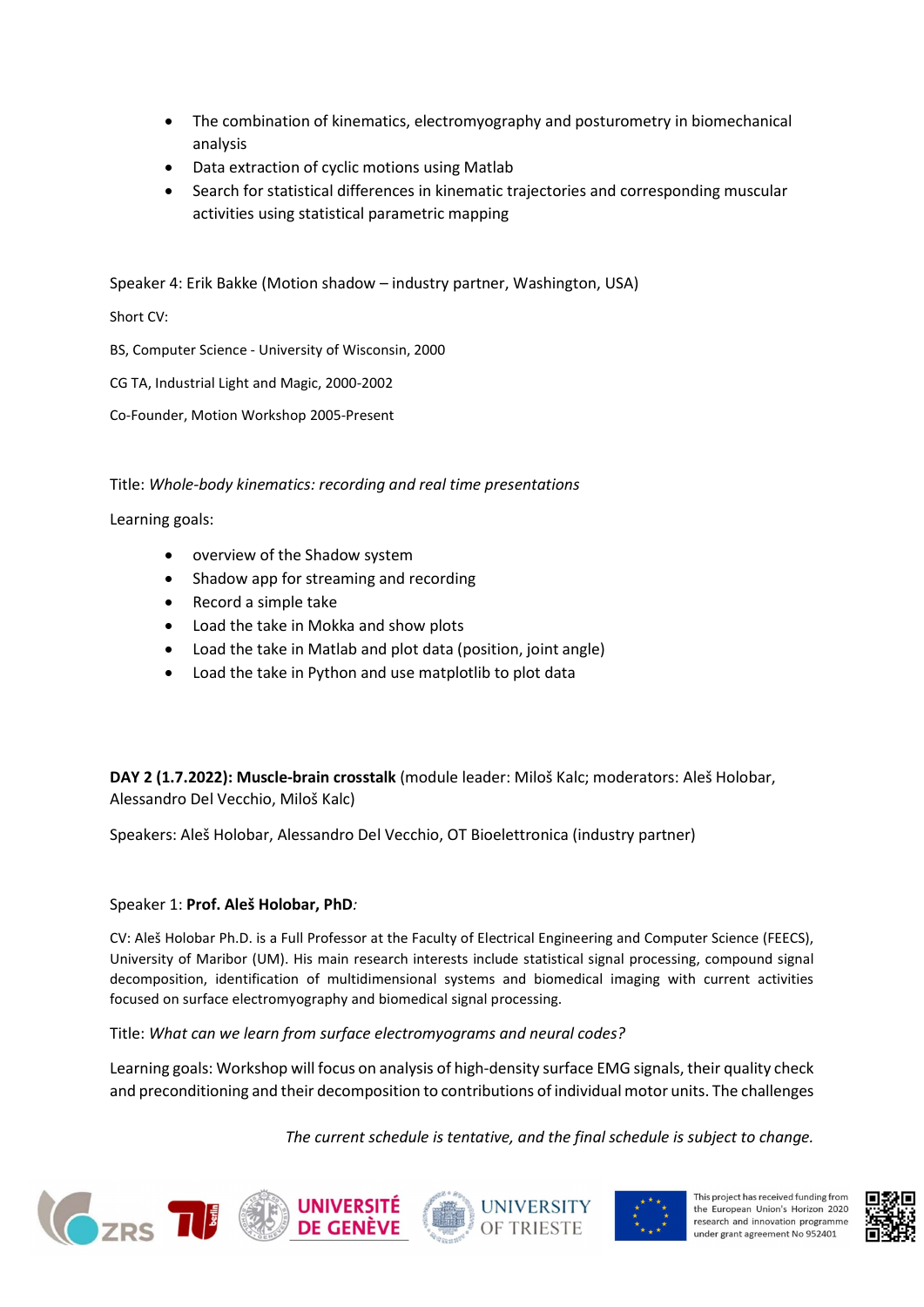of EMG decomposition will be illuminated along with different applications and use case scenarios. The focus will be on the quality control of the EMG decomposition. The last part of the workshop will focus on the extraction of information and physiological parameter assessment from EMG decomposition results. Good practices will be demonstrated and estimation of different physiological parameters will be discussed, such as motor unit recruitment threshold, cumulative spike train, neural drive estimation and coherence analysis of neural drive.

## Speaker 2: Prof. Alessandro Del Vecchio, PhD:

CV: Prof. Del Vecchio received a Bachelor and Master's degree in Human Movement Sciences and Exercise Physiology from the University of Parma, Italy and Loughborough University, UK. He then completed a Doctor Europaeus between the University of Rome "Foro Italico" and the University of Medicine in Germany, Gottingen, at the Institute for Neurorehabilitation Engineering. After the PhD, he moved for a 3 years post-doctoral position at Imperial College London, Department of Bioengineering as a Research Associate. He is now an Assistant Professor at the Department of Artificial Intelligence in Biomedical Engineering at the FAU University, Erlangen-Nuremberg, leading the Neuromuscular Physiology and Neural Interfacing Laboratory. Prof Del Vecchio published over 50 publications including 15 first author works in prestigious journals such as Science Advances, Journal of Neuroscience, Journal of Applied Physiology, Journal of Neural Engineering, and the Journal of Physiology. He was awarded the young investigator award at the European College of Sport Science in 2018, Dublin, and the Early Investigator Best Paper Award 2019 by the Journal of Physiology in the Neuroscience section.

#### Title: Exploring Neuromechanics of Movement with Motoneuron Interfacing

Learning goals: The presentation will cover novel finding on neuromechanical principles of rate of force development and how to augment the rate of force development with a new training paradigm. After this initial part on the rate of force development we will see how force is affected by fatigue and what are the exact neuromuscular patterns that regulate force production during muscle fatigue. The talk will finish with a discussion on highly dynamic hand movements and an artificial intelligence system that can learn the myoeletrical activity of the muscles and move a digital hand in a similar way as during voluntary movements in humans.

## Speakers 3: Simone Posella & Selene Malvicino (OT Bioelettronica - Industry partner):

CV: Simone Posella is a software engineer and has a Master degree in software engineering at the Politecnico of Torino, Italy. He is a software developer at OT Bioelettronica srl. Selene Malvicino is a biomedical engineer and has a master's degree in Neuroengineering and bioICT at the University of Genova, Italy.

OT Bioelettronica company has a detailed specialization in small series development and production related to biomedical equipment. Our products are born through the experience of our technicians who have been trained in the international research field for several years and written several publications. OT Bioelettronica customers include Research Centers and Universities from all over the world.

Title: Biopotentials, EMG detection and innovations

Learning goals:









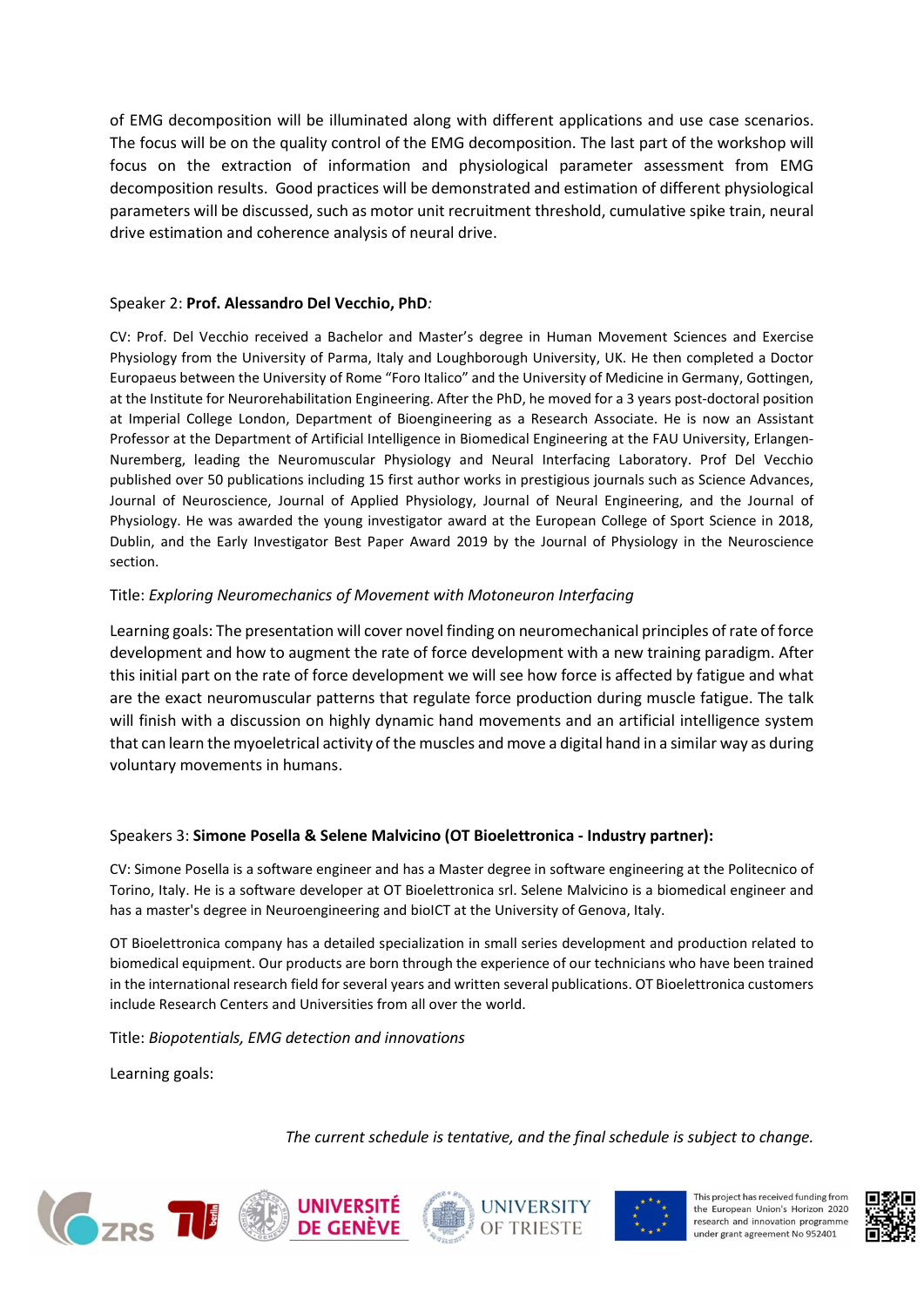- OT Bioelettronica Company presentation
- Basics of measuring biopotentials
- EMG generation and detection
- EMG processing
- Examples of applications in advanced myoelectric prothesis control and targeted muscle rehabilitation

DAY 3 (2.7.2022): Analyses approaches to electrocortical data (module leader: Manca Peskar; moderators: Klaus Gramann, Aleksandar Miladinović, Miloš Ajčević, Manca Peskar)

## Speaker 1: Valentina Bianco, PhD (University of Udine, Italy)

CV: Dr. Valentina Bianco is currently enrolled as a Post-Doctoral Researcher at the University of Udine. Her current research projects aim to further understanding the predictive role of the brain in shaping upcoming perception in social contexts: human brain can be thought as an "anticipation machine" which relies on topdown predictions based not only on past experience of specific actions but also on prior knowledge of the context in which actions are typically embedded. In 2010, she obtained a MSc in Pharmacy at the "University of Chieti and Pescara "G. D'Annunzio". She has always been interested in neuroplasticity, the specific ability of the brain to undergo structure and functional changes in order to adapt to the environmental factors. Therefore, she enrolled as a PhD Student in Human Movement and Sport Science at the University of Foro Italico in Rome where she leveraged EEG techniques to explore the brain adaptations induced by sport exercise and music expertise. In 2016 she spent one year as a visiting Graduate researcher at Neuroimaging and Brain Stimulation Lab at the University of California, Los Angeles, where she learnt to perform non-invasive brain stimulation techniques. Specifically, she was involved in one project of action observation using single pulse Transcranial magnetic stimulation and in one project of neuroplasticity assessment by means of Paired associative stimulation. Afterwards, she spent two years as a research scholar at the Cognitive processes electrophysiology Lab at IRCCS Fondazione Santa Lucia in Rome, with a special focus on probing different cognitive, motor and sensory anticipations among visual, auditory and tactile modalities, by means of ERPs

Title: Design of ERP experiments: basics of EEG, recording, sources of noise, analysis

Learning goals:

- Understanding of ERPs recordings;
- understanding of the ERPs meaning;
- understanding of SNR and prevention of artifacts;
- understanding of ERPs pre-processing and analysis

## Speaker 2: Klaus Gramann, PhD (Technische Universität Berlin, Germany)

CV: Klaus Gramann received his Ph.D. in psychology from RWTH Aachen, Aachen, Germany. He was a postdoc with the LMU Munich, Germany, and the Swartz Center for Computational Neuroscience, University of California at San Diego. After working as a visiting professor at the National Chiao Tung University, Hsinchu, Taiwan he became the chair of Biopsychology and Neuroergonomics with the Technical University of Berlin, Germany in 2012. Since 2017, he has also been a Professor with the University of Technology Sydney, Australia. His research covers the neural foundations of cognitive processes with a focus on the brain dynamics of embodied cognitive









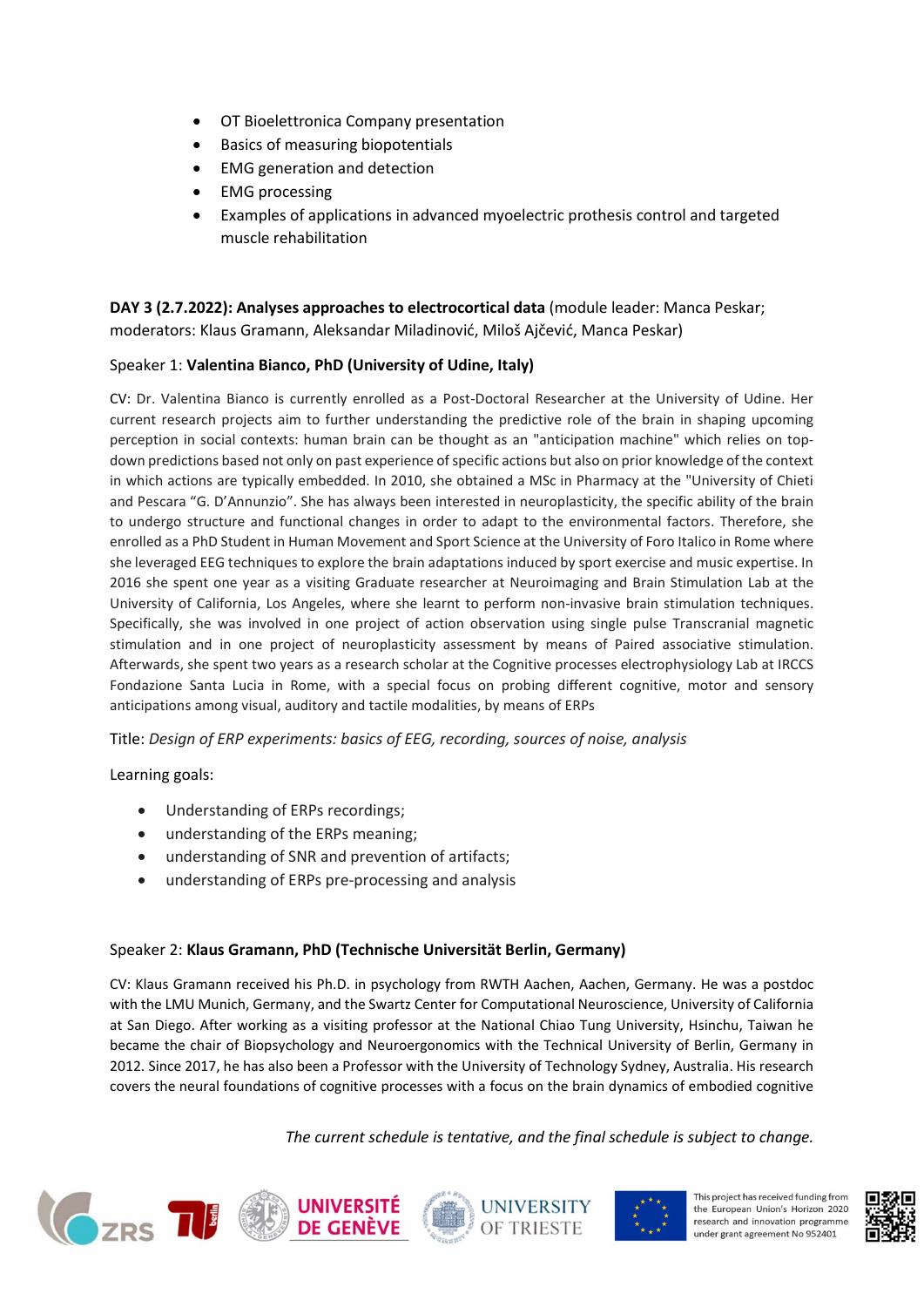processes. He directs the Berlin Mobile Brain/Body Imaging Labs (BeMoBIL) that focus on imaging human brain dynamics in actively behaving participants.

Title: MoBI data cleaning - too much or not enough?

Learning goals

- understand the basics of EEG signal generation (anatomy and physiology)
- understand ICA decomposition and prerequisites for good decompositions
- understanding different features of independent components and how to use them to select good components and reject bad components
- understanding gait-related ICs
- How to remove ICs from data for further processing

#### Speaker 3: Fiorenzo Artoni, Phd (University of Geneva, Switzerland)

CV: Fiorenzo Artoni is a Maître Assistant – Senior Researcher at the University of Genève, Campus Biotech – Switzerland. Previously he was a Post-Doc at EPFL with a H2020 Marie Curie Individual Fellowship (project "BIREHAB) and NCCR robotics Spin Funds Grant. Before joining the EPFL, he pursued a post-doc at The Biorobotics Institute, Sant'Anna School of Advanced Studies (SSSA), Pisa where he also obtained the PhD in Biorobotics. He holds a double MSc in Automation Engineering and Industrial Engineering and a double BSc in Biomedical Engineering and Industrial Engineering, obtained respectively from University of Pisa and SSSA. His goal in research is to translate his technical knowledge into real-life MoBI applications such as increasing the effectiveness of bidirectional lower limb prostheses and the optimization of Post Stroke and Parkinson's disease rehabilitation protocols.

#### Title: An introduction on cortico-cortical and cortico-muscular coherence

Learning goals:

- Basics of structural, functional and effective connectivity
- Cross correlation, coherence, partial coherence etc.
- Modeling linear dynamical systems
- Var models, Var[p] models
- selecting a Var model order
- selecting a good window length
- An overview of CMC and its applications.

#### Speakers 4: Aleksandar Miladinović, PhD & Miloš Ajčević, PhD (University of Trieste, Italy)

CV: Aleksandar Miladinović, MSc, PhD, is a post-doc researcher at the IRCCS Burlo Garofolo, Trieste, University of Trieste and an assistant at the ZRS Koper. His research interests are biomedical signal processing, the development of the visual system in children, and the development of computer-aided diagnosis.

CV: Miloš Ajčević, MEng, PhD, Senior research associate at the Biomedical Engineering Group, University of Trieste, Italy. His research activities concern biomedical signal and image processing and analysis applied in neurology, ICT solutions for chronic patients, and the development of computer-aided diagnosis.